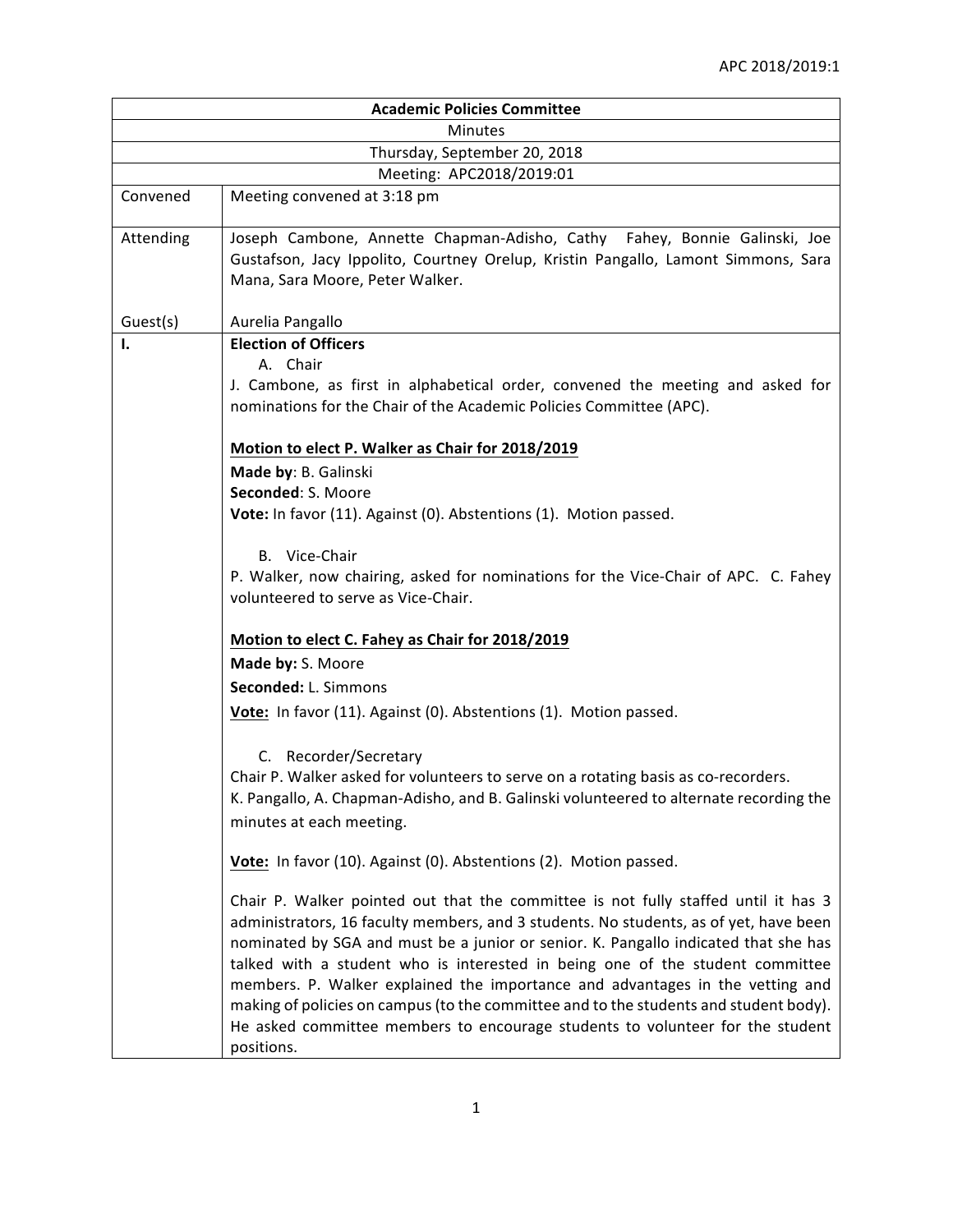$\overline{\phantom{a}}$ 

| П.  | <b>Subcommittees</b><br>A. Selective Retention Committee<br>B.Galinski explained the work of this committee and informed members that it meets<br>three times a year. The following members of the APC agreed to serve on this<br>subcommittee: S. Moore, K. Pangallo, L. Simmons, J. Cambone, C. Fahey, B. Galinski.                                                                                                                                            |
|-----|------------------------------------------------------------------------------------------------------------------------------------------------------------------------------------------------------------------------------------------------------------------------------------------------------------------------------------------------------------------------------------------------------------------------------------------------------------------|
|     | <b>Calendar Committee</b><br>В.<br>B.Galinski explained the work of this committee. Discussion followed on the subject of<br>calendar scheduling constraints, especially with respect to the start date of spring<br>semester. B. Galinski suggested that the Calendar Committee could review the<br>regulations that constrain semester scheduling. The following members of the APC<br>agreed to serve on this subcommitee: S. Mana, J. Ippolito, B. Galinski. |
|     |                                                                                                                                                                                                                                                                                                                                                                                                                                                                  |
| Ш.  | <b>Old Business (Chair's Report)</b><br>Chair P. Walker commented on the function and purpose of the Academic Policies<br>Committee (APC) and informed the committee of the important proposals that the<br>committee will be reviewing in the coming year.                                                                                                                                                                                                      |
|     | J. Cambone provided an update on the President's Working Group for Student<br>Success and commented that the working group will be visiting APC to discuss the<br>issues that they have been working on that pertain to policy. J. Cambone also noted<br>that last year there was a joint meeting with the student affairs committee to review<br>documentation. J. Cambone requested that the working group attend the October 18<br>APC meeting.               |
| IV. | <b>New Business</b>                                                                                                                                                                                                                                                                                                                                                                                                                                              |
| v.  | Adjournment                                                                                                                                                                                                                                                                                                                                                                                                                                                      |
|     | Motion: Motion to adjourn<br>Motion made by: J. Ippolito<br>Seconded by: K. Pangallo                                                                                                                                                                                                                                                                                                                                                                             |
|     | Vote: Motion passed unanimously.                                                                                                                                                                                                                                                                                                                                                                                                                                 |

 $\overline{\Gamma}$